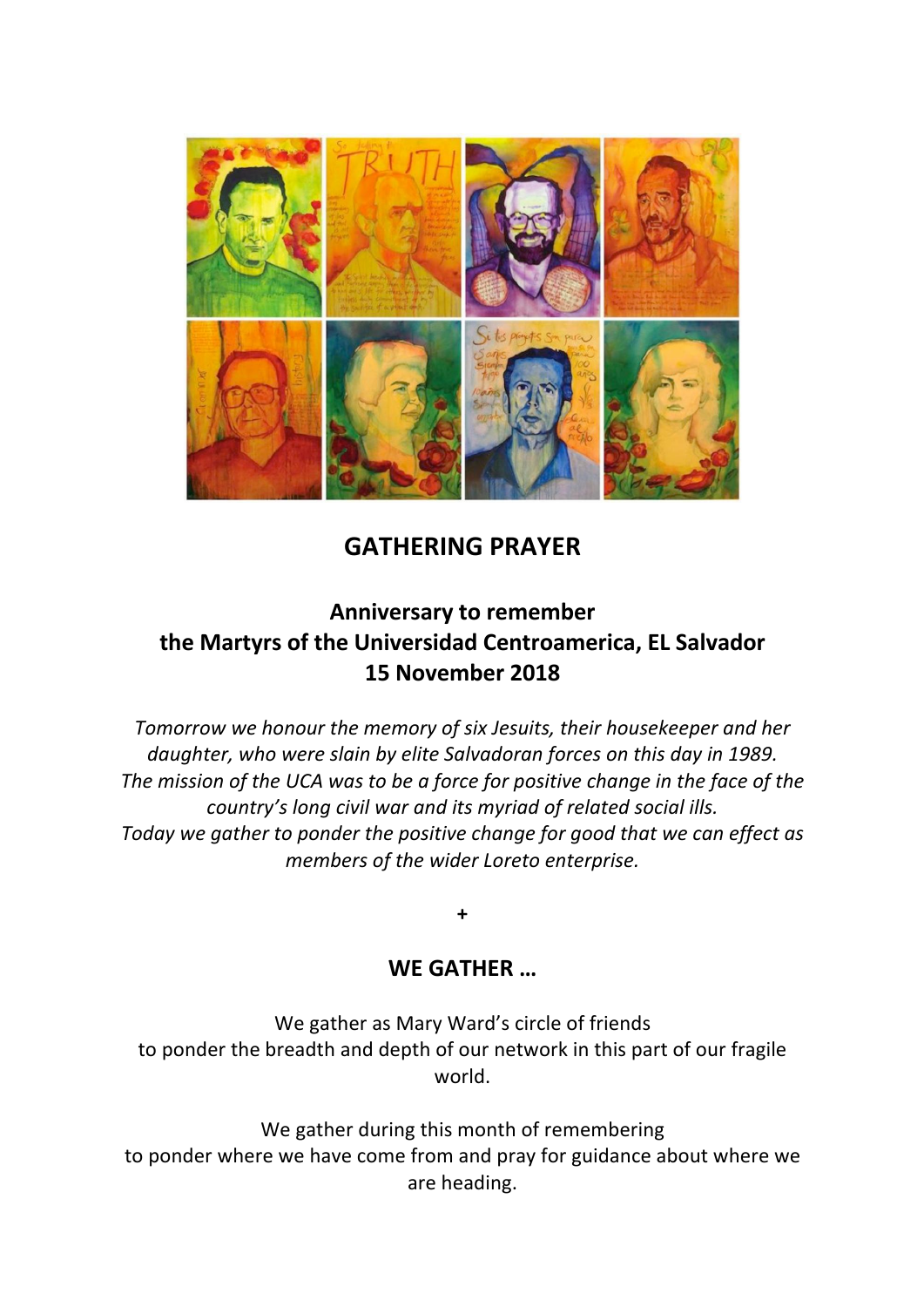We gather across these Spring days to ponder our corporate experience of growth and new life.

## **WE LISTEN …**

#### *Text attributed to St Oscar Romero*

It helps now and then to step back and take the long view. The Kingdom of God is not only beyond our efforts, It is even beyond our vision.

We accomplish in our lifetime only a tiny fraction of the magnificent enterprise that is God's work.

Nothing we do is complete, which is another way of saying that the kingdom always lies beyond us.

No statement says all that could be said. No prayers fully express our faith. No confession brings perfection. No pastoral visit brings wholeness. No program accomplishes the Church's *(the Institute's!)* mission.

This is what we are about. We plant seeds that one day will grow. We water seeds already planted knowing that they hold future promise. We lay foundations that will need further development. We provide yeast that produces effects, far beyond our capabilities.

We cannot do everything, and there is a sense of liberation in realizing that. This enables us to do something, and to do it very well. It may be incomplete, but it is a beginning, a step along the way, an opportunity for the Lord's grace to enter and do the rest.

We may never see the end results, but that is the difference between the master builder and the worker.

We are workers, not master builders, ministers, not messiahs.

We are prophets of a future not our own. Amen.